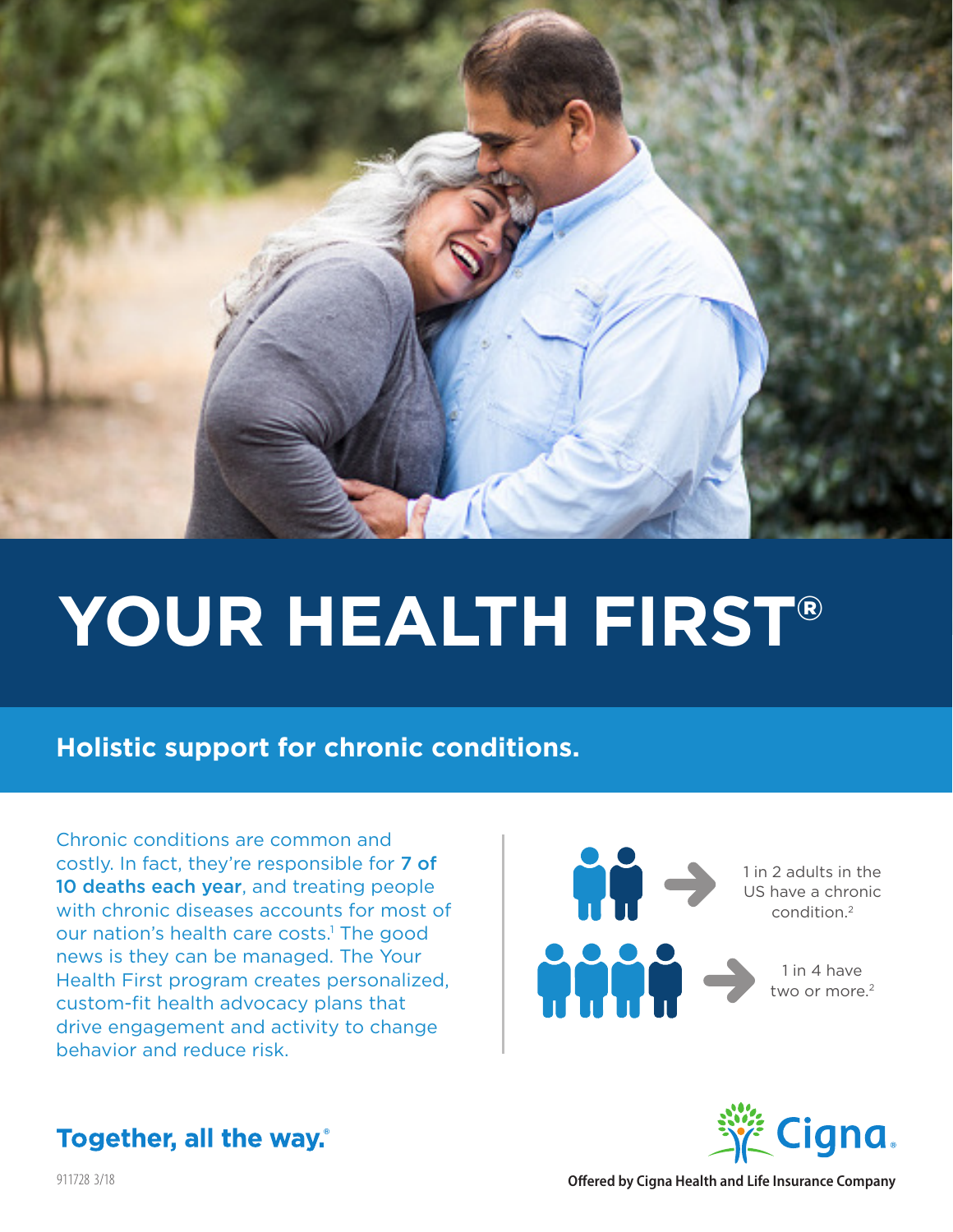Quality care that's integrated and well-coordinated can play a critical role in improving employee health outcomes and reducing costs.<sup>3</sup> That's why we look at the complete picture of a person's health, including behavioral, lifestyle, social and physical factors. We also look at the level of risk for an individual's condition and how willing they are to change.

#### **WE GUIDE.**

Each individual connects with a dedicated health coach to help them:

- **›** Recognize when they need to see a doctor
- **›** Create a list of questions to ask their doctor
- **›** Understand the importance of following doctors' orders
- **›** Identify barriers that are impacting their health
- **›** Develop healthy habits and set goals related to nutrition, exercise, weight, tobacco and stress
- **›** Develop strategies and that are customized to their needs
- **›** Prepare for a hospital stay or recover afterward
- **›** Make informed decisions about treatment options identified by their doctor

#### **WE TARGET OPPORTUNITIES TO MAKE A DIFFERENCE.**

Our predictive modeling algorithms help us identify and prioritize key coaching and health improvement opportunities. We combine traditional clinical data – like claims, lab data, health assessment and biometric screening results – with customer behavior patterns to prioritize outreach and better target customers. We also factor in customer's individual preferences, connecting them to the right health programs in the ways they most prefer.

#### **THE RIGHT TEAM. THE RIGHT TOOLS.**

- **›** Cigna Care Coaching® team for personal support
- **›** Cross-functional team of clinical experts, including physicians, pharmacists, nurses, certified diabetes educators (CDE), registered dietitians, exercise physiologists, behaviorists and health educators
- **›** Digital tools and online coaching
- **›** Coaches have a full view of the customer with real-time, integrated data

#### **WE GET PERSONAL.**

We meet people where they are in their health journey and work with them to achieve their optimal health and well-being. To do that, we go beyond traditional coaching. Our coaches use empathetic interviewing and motivational techniques to really get to know each person's individual health profile and needs.

Coaches work to understand the behaviors and feelings behind the individual's diagnosis so they can motivate changes for optimal health.

#### **TRIGGER CONDITIONS AND MORE.**

We reach out to individuals with the following 16 chronic conditions. In addition, since we develop plans for total health, we also help with resources for more than 60 co-occurring conditions like high-blood pressure or stress.

#### Condition Management

- Asthma
- Coronary Artery Disease (CAD)
- Angina
- Acute Myocardial Infarction (AMI)
- Heart disease
- Heart failure
- Chronic Obstructive Pulmonary Disease (COPD)
- Diabetes Type 1
- Diabetes Type 2
- Metabolic syndrome
- Peripheral Arterial Disease (PAD)
- Low back pain
- Osteoarthritis
- Depression
- Anxiety
- Bipolar Disorder